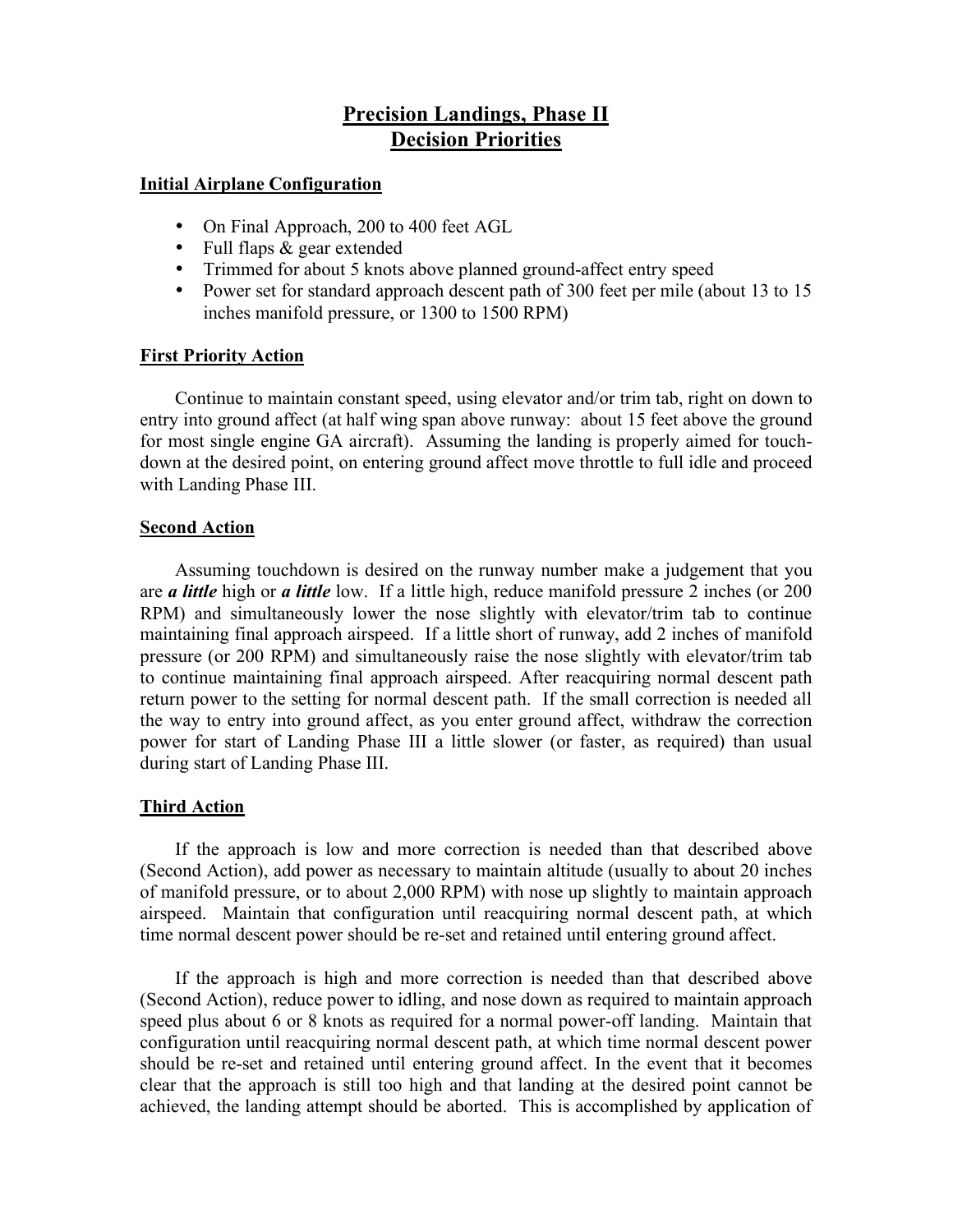full climb power and flap deflection reduced to half flap while maintaining some positive climb until normal departure climb configuration can be established. Then reenter the traffic pattern and perform a modified landing approach that utilizes the knowledge acquired in the aborted landing approach sequence.

# **Fourth Action**

Referring to the Third Action where an abort decision may become necessary, if an abort flight path *is not available,* action as described above for a high approach should be initiated as soon as possible coupled with performance of a forward slip to create maximum possible drag. The slip should be held until it is clear that control of descent by use of only power changes can be reestablished.

# **Fifth Action**

For the excessively high approach discussed under Third Action, if the condition is identified early enough there is a very useful technique which can help to avoid the need for a slip or a go-around. That is, in the max drag configuration (gear down, full flaps), to go to idle power *and* to nose down to hold at max allowable flap speed. That unusual configuration is then held till the airplane is slightly below normal descent path, at which time the nose is pitched up to resume normal descent speed. Small power changes are thereafter used per Second Action to adjust sink rate for the completion of the precision landing

#### **Notes/Comments**

- (1) Observe that throughout Landing Phase II control of approach speed is accomplished by use of pitch/trim control. Control of rate of descent is with power adjustments.
- (2) In the case of an ILS approach, the consensus view (and autopilot designers) holds that descent on glide path is best accomplished by movements of pitch/trim controls, with airspeed being controlled with power settings. This is equivalent to the visual approach Landing Phase I action, where, at considerable distance from the field, the pilot trims for a selected rate of descent with power controlling airspeed.
- (3) For instrument approaches, the transition to landing final approach speed control by pitch/trim (Landing Phase II) usually occurs at the pilot's convenience past the final approach fix.
- (4) Note in Fifth Action that precision pitch control temporarily diverts from controlling landing approach speed in order to precision control max allowable airspeed in the full flap configuration.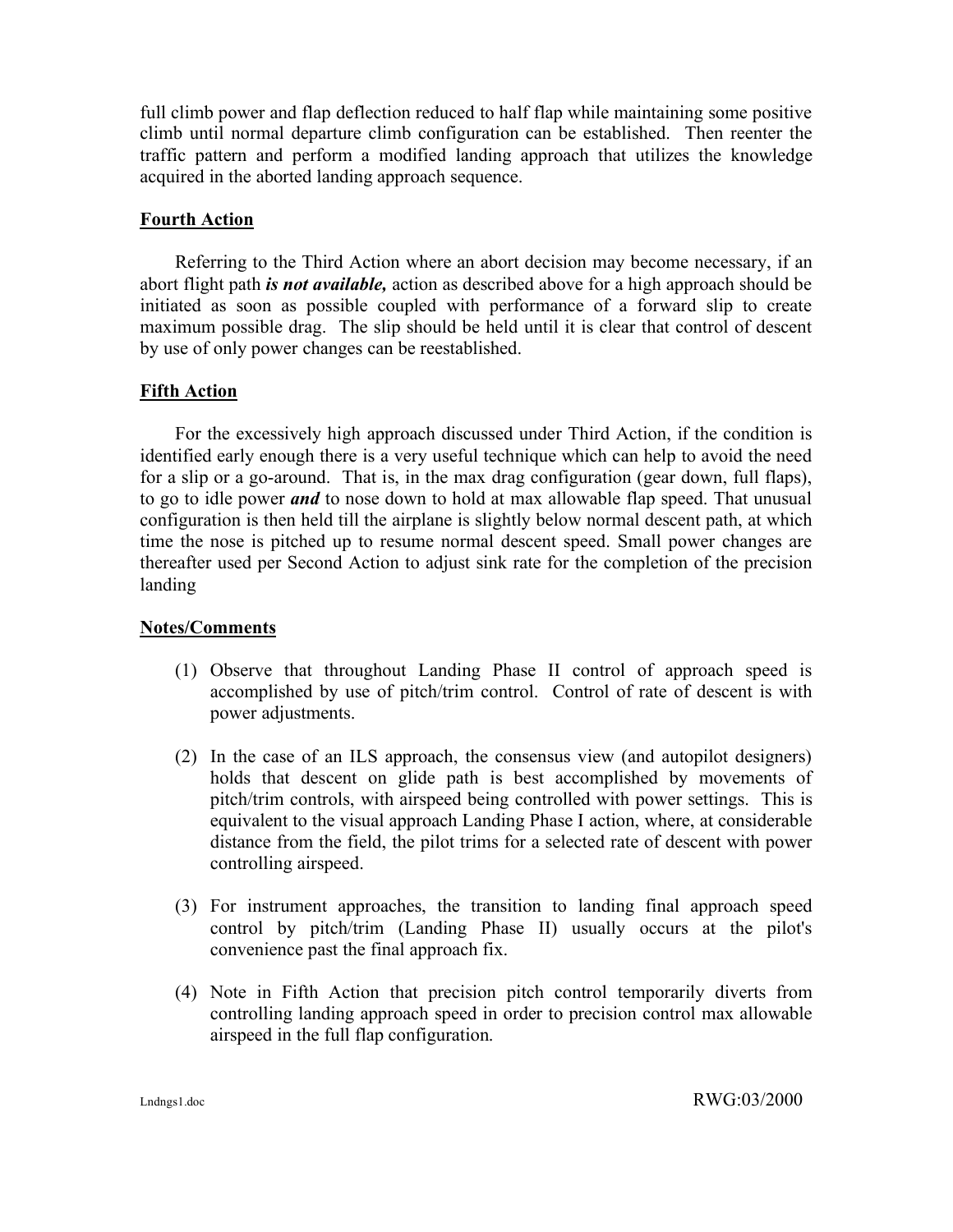#### THREE PHASES OF A LANDING



12/5/06

rwg/dek